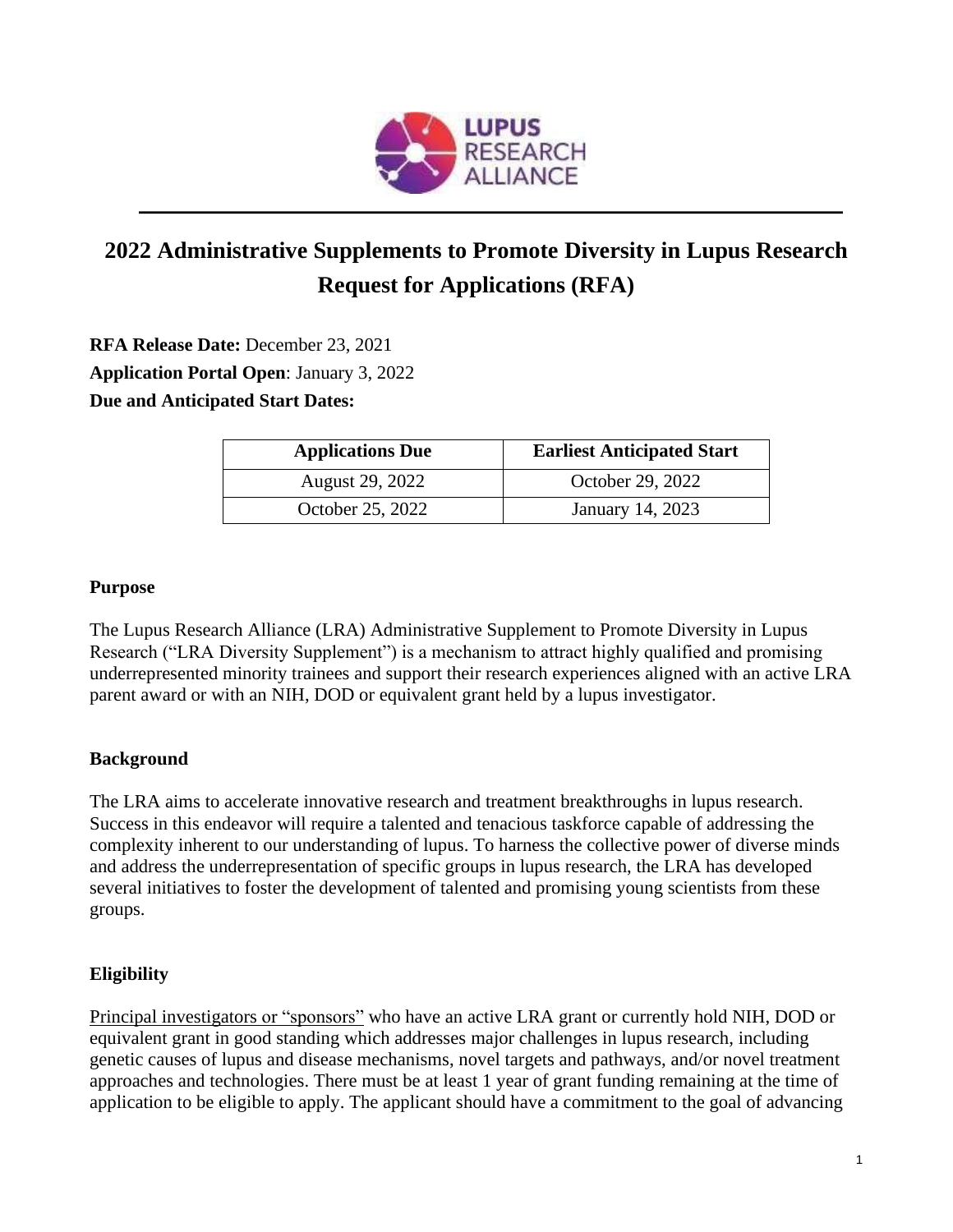ethnic and racial equity in lupus research by providing mentored research experiences for eligible trainees. There is no citizenship requirement; however, the proposed research must be performed in a US or Canada-based institution.

An eligible trainee is defined as a person who self-identifies as a member of a racial or ethnic group found to be underrepresented in the science and engineering fields as compared to their representation in the US population. As defined by the National Science Foundation (NSF), individuals considered to be underrepresented minority (URM) include Blacks or African Americans, Hispanics or Latinos, and American Indians, Alaska Natives and Pacific Islanders. Trainees should either be currently enrolled in a science-focused bachelor, master or other advanced degree program at an accredited institution OR within 2 years after receiving a bachelor's, master's or other advanced degree (Ph.D., M.D.). Prior research experience is not required but the trainee should have an interest in lupus-related research.

## **Budget and Period of Support**

Eligible PIs can request a maximum of \$30,000 (up to \$15,000 for pre-doctoral and up to \$30,000 for post-doctoral trainees) for an administrative supplement over one or two years (as long as the parent award is active). The budget must outline the proposed expenses and their relevance to the trainee's mentored research experience. Allowable expenses include trainee salary, any appropriate research costs, and research-related travel (up to \$2000). Supplement funds may **not** be used for tuition, personal computers, or major laboratory equipment.

### **Application Guidelines**

Applications must be submitted electronically, via [ProposalCENTRAL](https://proposalcentral.altum.com/) by 11:59 pm ET on the stated quarterly deadline. The application should not exceed 6 pages (excluding references, biosketches, and recommendation letter) and should include the following application components:

- 1. *Abstract or Grant Synopsis:* LRA-funded Sponsors should provide a 0.5-page summary including specific aims of the funded parent grant. Sponsors holding NIH, DOD or equivalent grant should provide a 2-page synopsis detailing grant aims, significance, innovation, approach and how the results of funded research are expected to impact the lupus patient community.
- 2. *Research Plan for the Candidate*: A 1-page description of the trainee's proposed research plan, including *significance*, *innovation* and *approach*. The research plan must be within the scope of the active parent award and must be appropriate for the candidate's career stage and level of experience. The plan should detail how the proposed research activities will contribute to the ongoing, parent grant-funded research.
- 3. *Career Development Plan:* A 1-page detailed description of the specific goals, activities, resources (i.e., applying for grants, internships, fellowships, etc.) and associated timelines that will be used to assist the candidate in advancing toward career goals expressed in the candidate's personal statement should be provided by the candidate's sponsor. Metrics to evaluate progress towards stated objectives should also be outlines. Provide information about the frequency and nature of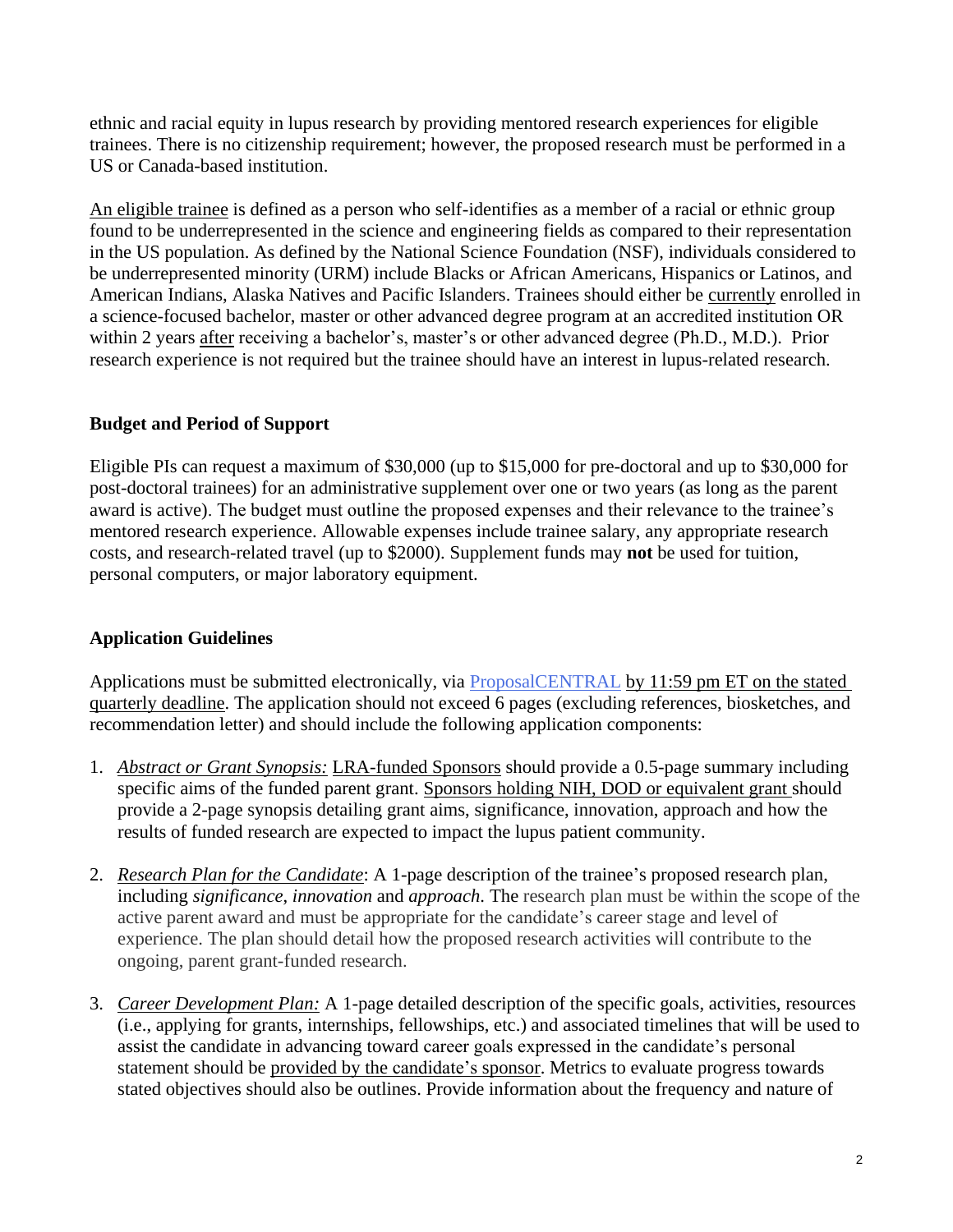interaction with the PI (i.e., topics to be discussed, preparation for scientific meetings, etc.) and/or other supervisory personnel (if candidate will be mentored by individuals other than the PI). The career development plan should include proposed methods for handling unique challenges and difficulties that trainees may face. The plan should also detail any previous mentoring experiences and trainee outcomes (i.e., current status of trainees) that would inform how the candidate will be mentored.

- 4. *Proposed budget:* A budgetary request not exceeding 0.5 pages.
- 5. *Statement of career goals:* A 1-page description of candidate's current and long-term research and career objectives should be provided by the candidate.
- 6. *Biographical Sketches for PI and Candidate*
- 7. *Recommendation Letter:* One letter of support describing the scientific abilities and potential of the trainee must be submitted directly by the referee to the LRA. The letter is confidential and will not be released to the applicant or trainee.

## **Evaluation Criteria**

The following criteria will be used to evaluate the applications:

- 1. Investigator's commitment to mentoring and/or research training of URMs.
- 2. Feasibility and quality of research plan for candidate and alignment with goals of parent grant.
- 3. Evidence that the proposed experience will expand and foster the research capabilities, knowledge, and/or skills of the candidate and that a robust mentoring plan is in place.
- 4. Level of candidate's interest and/or commitment to a career in biomedical/lupus research.
- 5. Candidate's qualifications including record of academic achievement, prior research experience, and assessment by referee.

# **Key Dates**

**RFA Release:** December 23, 2021

**Application Portal Open:** January 3, 2022

## **Due and Anticipated Start Dates:**

| <b>Applications Due</b> | <b>Earliest Anticipated Start</b> |
|-------------------------|-----------------------------------|
| August 29, 2022         | October 29, 2022                  |
| October 25, 2022        | January 14, 2023                  |